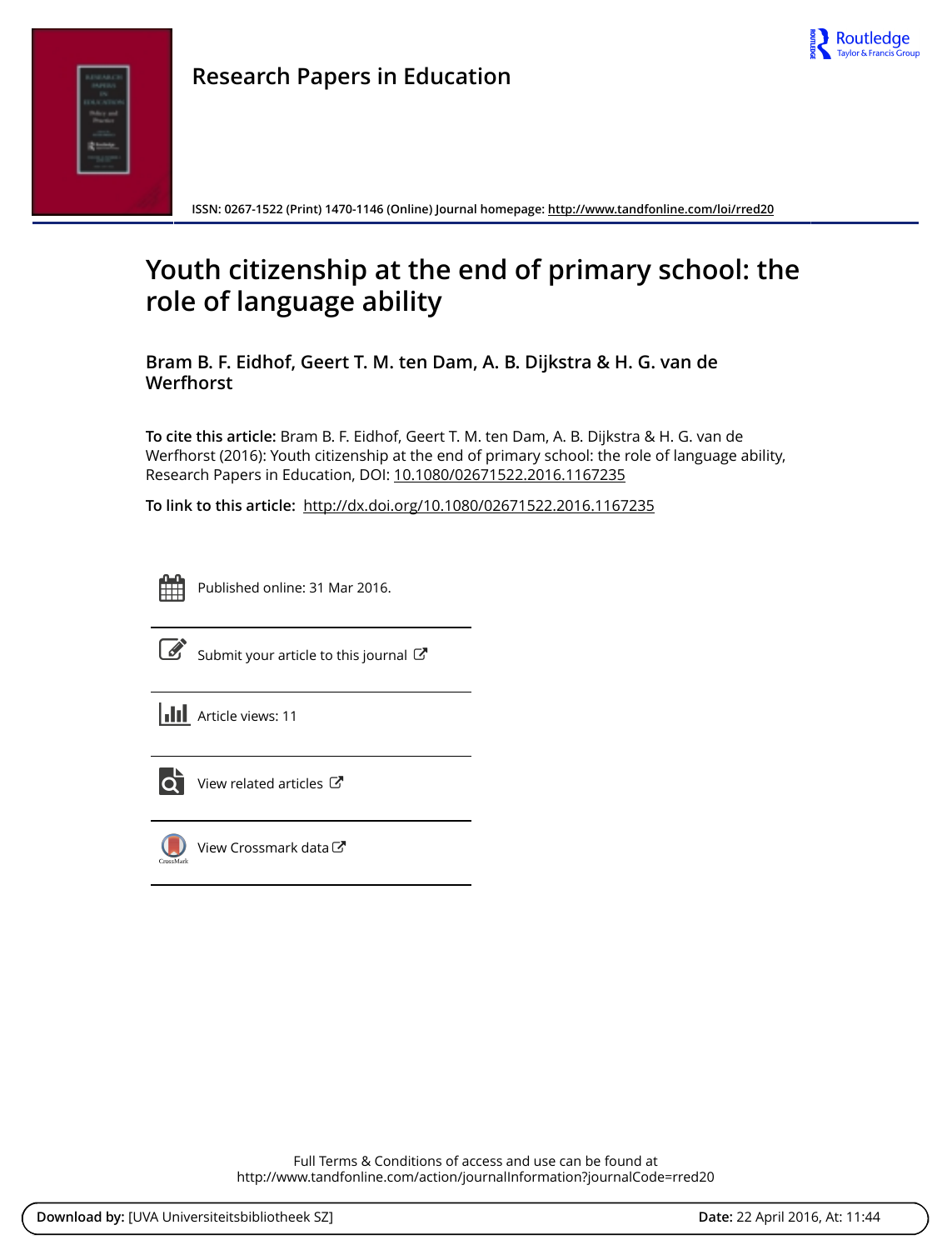

# **Youth citizenship at the end of primary school: the role of language ability**

Br[a](#page-1-0)m B. F. Eidhof<sup>a</sup>, Geert T. M. ten Dam<sup>a</sup>, A. B. Dijkstra<sup>a</sup> and H. G. van de Werfhorst<sup>b</sup>

<span id="page-1-1"></span><span id="page-1-0"></span><sup>a</sup>Department of Child Development and Education, University of Amsterdam, Amsterdam, The Netherlands;<br><sup>b</sup>Department of Sociology, University of Amsterdam, Amsterdam, The Netherlands

#### **ARSTRACT**

Schools are expected to fulfil different types of goals, including citizenship development. An important question is to what extent schools can simultaneously promote different learning outcomes. In this paper, we investigate the relationship between language ability and youth citizenship. Using a representative sample of 2429 grade 6 pupils (age 11–13) in 138 primary schools in the Netherlands, our findings confirm that language ability is strongly associated with pupils' youth citizenship outcomes, in particular with citizenship attitudes and knowledge. Contrary to popular belief, we conclude that stimulating pupils' language development need not compete with investing in pupils' citizenship development. Rather than a trade-off, our findings suggest a positive relationship between language ability and citizenship development.

#### ARTICLE HISTORY Received 22 May 2015 Accepted 14 March 2016

#### **KEYWORDS**

<span id="page-1-8"></span><span id="page-1-7"></span><span id="page-1-6"></span><span id="page-1-5"></span><span id="page-1-4"></span><span id="page-1-2"></span>Citizenship education; democratic citizenship; language ability; trade-off; cognitive core curriculum

# **Introduction**

<span id="page-1-10"></span><span id="page-1-3"></span>Cognitive ability has been reported to be an important predictor of citizenship outcomes. Higher achieving adolescents know more about citizenship than lower achieving adolescents (Geijsel et al. [2012](#page-12-0); Schulz et al. [2010\)](#page-13-0). Higher cognitive ability is also positively related to democratic participation indicated by, for example, voter participation and support for free speech (Dee [2004](#page-12-1); Hauser [2000](#page-12-2)). In citizenship studies, cognitive ability is typically measured by a general measure of intelligence, a measure that combines verbal and mathematics abilities, or using (expected) educational level as a proxy (Geijsel et al. [2012;](#page-12-0) Hoskins, Janmaat, and Villalba [2012](#page-12-3); Isac et al. [2011](#page-13-1); Lopez et al. [2009;](#page-13-2) Quintelier [2010;](#page-13-3) Schulz et al. [2010](#page-13-0)). However, educational level has been shown to have an effect on civic engagement independent of cognitive ability (Hauser [2000\)](#page-12-2), while general measures of cognitive ability or measures that combine different types of cognitive ability may veil which component of cognition positively relates to citizenship development. To tackle these methodological challenges, our study includes various, more specific measures of cognitive ability.

<span id="page-1-9"></span>In this paper, we specifically investigate the role of language ability in youth citizenship. In general, language is the most important tool for social interaction and serves as a vehicle by which people make sense of the outside world and their own position therein (Lee and Smagorinsky [2000](#page-13-4)). We therefore hypothesise that the development of language ability strengthens youth citizenship development, and is more important than other facets of cognitive ability or school achievement.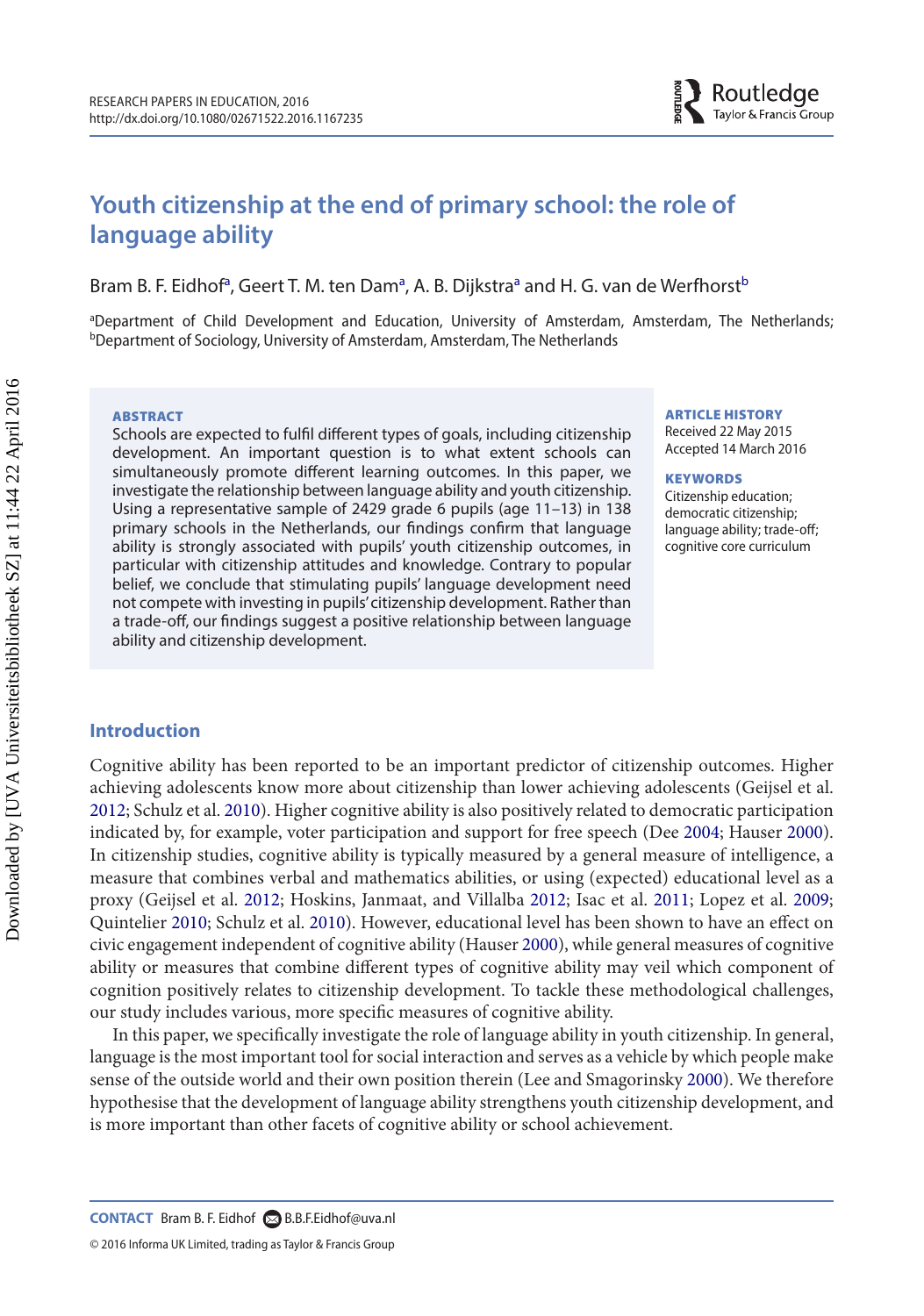Gaining further insight into the relationship between language ability and citizenship outcomes is important for educational practice. Schools are expected to fulfil a myriad of goals. As a consequence, the schools' curricula may put teachers and principals under pressure, given time constraints and the risk of curriculum overload. In addition to the development of academic learning outcomes such as language and mathematics ability and school subjects like history or biology, schools are asked to promote healthy behaviour, prepare pupils for the twenty-first century labour market, stimulate creativity and promote road traffic security awareness, among others. As all of these goals compete for scarce educational resources, and in particular for time, curriculum overload is being reported in many countries (NCCA [2010\)](#page-13-5).

<span id="page-2-15"></span><span id="page-2-13"></span><span id="page-2-9"></span><span id="page-2-4"></span>Of these educational goals, particular emphasis has been put on improving results of the so-called cognitive core curriculum in the last decade, spurred by international comparisons provided by the PISA, TIMSS and PIRLS studies. Language, mathematics and science tend to be in the centre of attention of schools. At the same time, a renewed focus on citizenship education can be observed; in almost all Western countries, schools are obliged to develop pupils' citizenship (Eurydice [2012;](#page-12-4) The National Task Force on Civic Learning and Democratic Engagement [2012](#page-13-6); Osler and Starkey [2006](#page-13-7)). Which of these various goals should receive priority is debated both within and outside of academia (Biesta [2009](#page-12-5); Hanushek [2013](#page-12-6); Nussbaum [2012;](#page-13-8) OECD [2010\)](#page-13-9). Yet, advancing language ability and citizenship competences of pupils might not exclude one another. Rather, development of one might stimulate development of the other. By scrutinising this relationship, this paper aims to provide additional insight into prerequisites for effective citizenship interventions in schools as well.

# <span id="page-2-11"></span><span id="page-2-10"></span><span id="page-2-6"></span><span id="page-2-0"></span>**Theoretical background**

<span id="page-2-12"></span><span id="page-2-8"></span><span id="page-2-7"></span><span id="page-2-2"></span><span id="page-2-1"></span>In order to clarify the relation between language ability and citizenship competence, it is important to first specify what kind of citizenship we are studying. This is an important matter in its own right, as the conceptualisation of what good citizenship entails for school-going youth not only differs, but has been changing in recent years as well (Knight Abowitz and Harnish [2006;](#page-13-10) Oser and Veugelers [2008](#page-13-11)). Given the important differences in the exposure to citizenship situations between adults and youth, authors are increasingly starting to recognise that notions of citizenship for school-going youth should not only reflect prerequisites for citizenship in adult life, but also be specific to the situation young people find themselves in (Biesta, Lawy, and Kelly [2009](#page-12-7); ten Dam et al. [2011;](#page-12-8) Lawy and Biesta [2006](#page-13-12)). For example, the right to participate in decision-making on political issues is typically withheld from children and adolescents. On the interpersonal level, relationships and roles are of a different nature for youth than for adults as well. As a result, the development of citizenship for people of different ages is dependent on different contexts and experiences. Hence, when attempting to gain insight into the development of citizenship of youth, it is important to focus on the actual citizenship practices of pupils themselves, rather than to just concentrate on their distant citizenship-to-be.

For these reasons, we use a conceptualisation of citizenship that embeds citizenship into the daily lives of young people and at the same time recognises challenges posed by the plurality present in modern society. Our notion of youth citizenship includes the interpersonal and societal dimensions of future citizenship competences in situations that have relevance for pupils in their current life, encompassing knowledge and skills centred around four key tasks that can be considered as exemplary for citizenship: being able to act democratically, being able to act in a socially responsible manner, being able to deal with conflicts and being able to deal with differences (for more information, see ten Dam et al. [2011](#page-12-8)).

<span id="page-2-14"></span><span id="page-2-5"></span><span id="page-2-3"></span>So far, studies investigating citizenship education have identified a number of factors that influence citizenship competence (Dijkstra, de la Motte, and Eilard [2014;](#page-12-9) Geboers et al. [2013\)](#page-12-10). At the level of the individual, factors such as household socio-economic status, political engagement of parents and gender have been shown to influence citizenship competence and civic engagement (Geijsel et al. [2012](#page-12-0); Schulz et al. [2010](#page-13-0); Smets and Neundorf [2014](#page-13-13)). These are all factors that fall outside the sphere of influence of schools. With regard to the impact schools can have on citizenship, having an open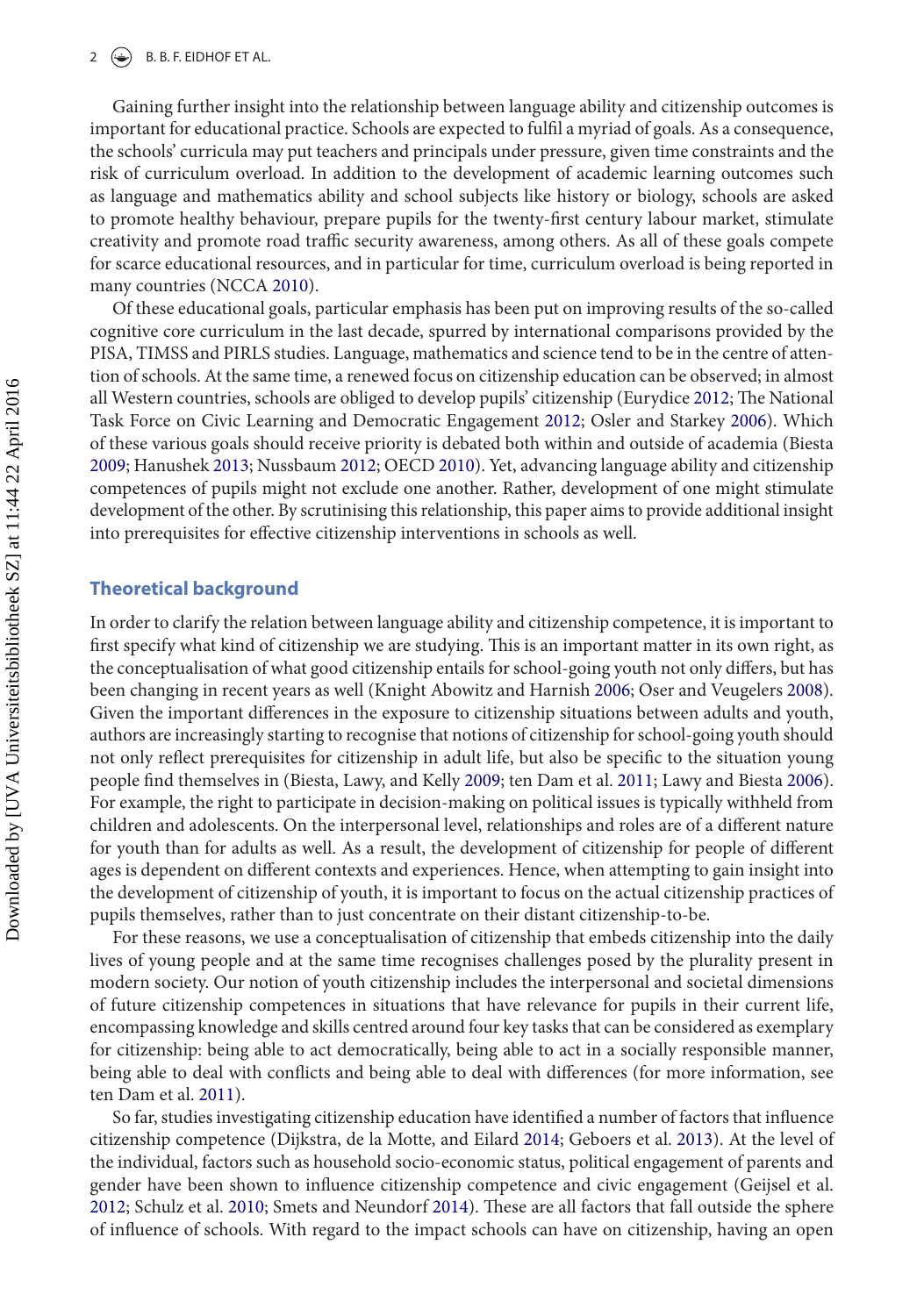<span id="page-3-13"></span><span id="page-3-10"></span><span id="page-3-6"></span><span id="page-3-4"></span><span id="page-3-3"></span><span id="page-3-2"></span><span id="page-3-1"></span>classroom climate, in which controversial issues are discussed and multiple perspectives are shared, is among the most consistently mentioned effective factors (Finkel and Ernst [2005](#page-12-11); Flanagan et al. [1998;](#page-12-12) Geboers et al. [2013;](#page-12-10) Gniewosz and Noack [2008;](#page-12-13) Isac et al. [2013;](#page-13-14) Schuitema et al. [2009;](#page-13-15) Torney-Purta [2004](#page-13-16)). Moreover, specific school subjects (e.g. social studies and/or history) and/or citizenship programmes and well-defined goals in citizenship education can positively influence pupils' citizenship (Dijkstra et al. [2014;](#page-12-14) Geboers et al. [2013](#page-12-10)). Unfortunately, existing research has examined citizenship and civic outcomes in isolation, ignoring the multiple tasks that schools have to foster 'standard' academic achievement outcomes and civic outcomes at the same time. A closer inspection of the relationship between different forms of academic achievement and citizenship outcomes helps us understand whether there would indeed be a trade-off between two of the central tasks of schooling. Gaining further insight into the relationship between development of language ability and citizenship development would provide important information to teachers and school leaders about the possibilities for pursuing different types of learning goals simultaneously and purposefully. In the next section, we provide theoretical arguments for the importance of language ability in particular for the development of citizenship competence.

# *The role of language ability in citizenship competence*

<span id="page-3-5"></span>Why might language be so important for citizenship competences? Various disciplines underline the role language plays in fostering the development of meaning. Social cognition scholars ascribe a central role to language in processes of meaning-making and exchange of meaning (Holtgraves and Kashima [2008\)](#page-12-15). Through language, young people attach meaning to the world around them, so they can develop a picture of society and themselves as citizens. In language philosophy, two dominant perspectives relate language to meaning (Lepore and Smith [2008;](#page-13-17) Taylor [1985](#page-13-18); Wertsch [2000](#page-13-19)).

<span id="page-3-14"></span><span id="page-3-12"></span><span id="page-3-9"></span>Taylor ([1985\)](#page-13-18) defines the designative approach as based on the assumption that language provides meaning to individuals by representing an independent or objective reality. In this perspective, words have meaning as they refer to what they designate. This approach implies that language allows for abstraction and discussion of the social and physical environments, using the lexicon to draw attention to external phenomena, describe observations and explore relations. The latter also resonates with an aspect of language described by social cognition scholars, who view language as 'a semiotic tool for converting a speaker's inchoate experience into an explicit and communicable form' (Holtgraves and Kashima [2008\)](#page-12-15).

The expressivist approach, on the other hand, emphasises the role of language in sense-making and expressing oneself, according to Taylor [\(1985](#page-13-18)). Language can be used to denote both what is happening in the outside world and in our inner world (i.e. feelings and thoughts). In line with this approach, language serves both as a socially communicative act and as a medium for meaningful internal organisation of experiences. Allowing for sense-making of subjective experiences and perceptions, language also enables the individual to self-reflect and self-regulate emotions. Moreover, in expressing oneself in dialectical dialogue with other members of a community, intersubjectivity can develop. In empirical language research, the process of establishing that interlocutors has reached a shared representation of reality in a way that is sufficient for the current purpose is called (common) grounding the utterance (Clark 1996; Kashima, Klein, and Clark [2007](#page-13-20)). Additionally, the use of language can stimulate the ability to mutually experience the thoughts and emotions of others. Recent evidence on reading demonstrates that experiencing high involvement in reading general fiction, or reading literary fiction in particular, tends to increase one's engagement in empathic ability (Bal and Veltkamp [2013](#page-12-16); Kidd and Castano [2013](#page-13-21)). Empathy, in turn, is positively associated with prosocial and cooperative behaviour (Stocks, Lishner, and Decker [2009\)](#page-13-22).

<span id="page-3-11"></span><span id="page-3-8"></span><span id="page-3-7"></span><span id="page-3-0"></span>Both approaches to language substantiate the presumed relation between language development and citizenship. First of all, the designative approach implies that language development is relevant to citizenship as language enables one to describe and discuss objects and ideas in the outside world. As such, the accumulation of citizenship knowledge and discussion of, for example, recent political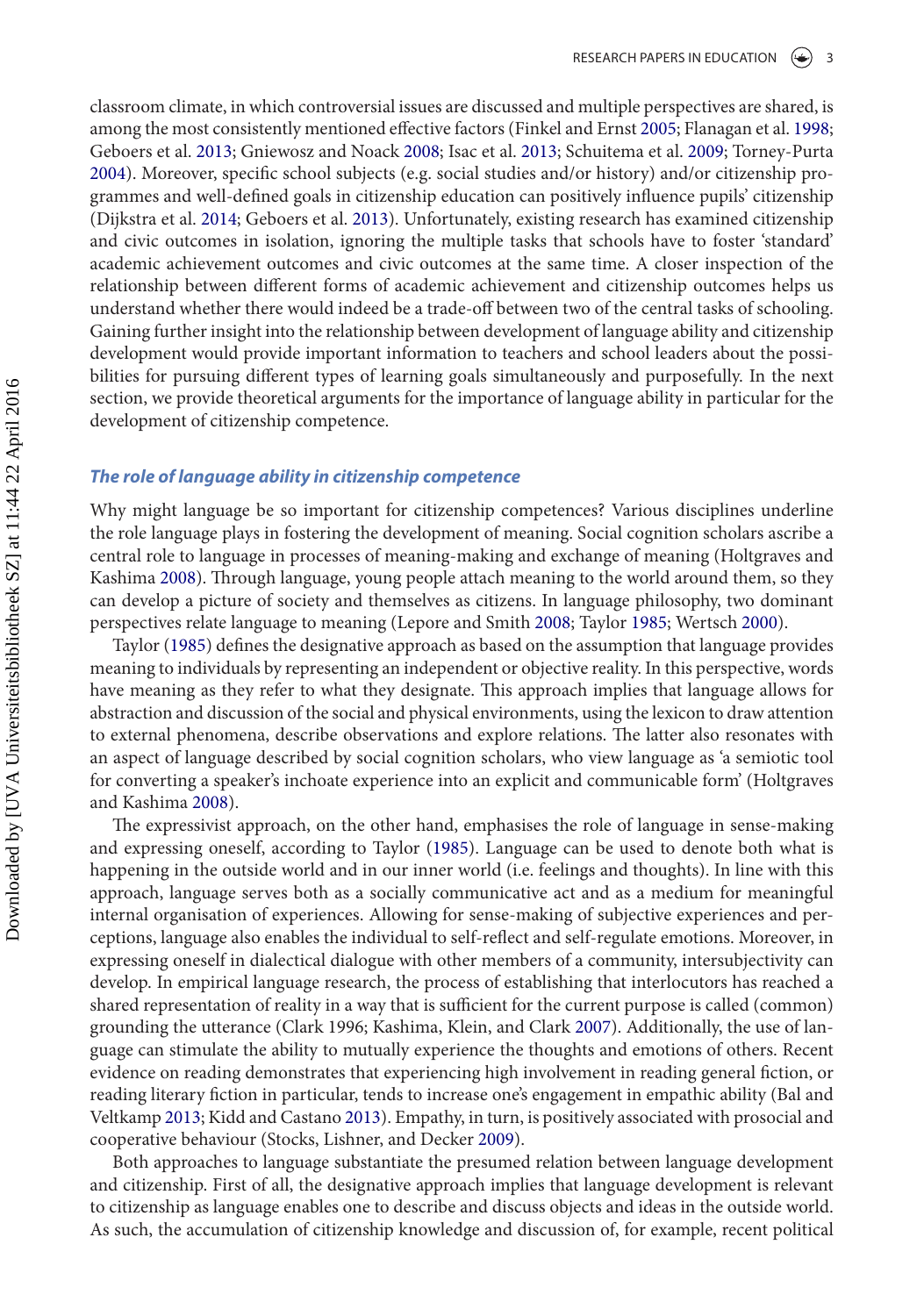events depend at least partly on language ability. Secondly, the expressivist approach emphasises that language development is not only a prerequisite for understanding and giving meaning to the world and oneself, but is also important for self-regulation, (self-)reflection and the development of intersubjectivity, or establishing a shared representation of reality. The development of citizenship is closely associated with the ongoing process of semiotic mediation as citizenship concerns how a person relates to the world. Moreover, by expressing one's own feelings and thoughts and exchanging these with others, one may also be informed on the subjective states of others, which is an important requirement for the prosocial aspects of good citizenship.

<span id="page-4-0"></span>In political socialisation theory, the above insights and findings are echoed as well, as well-developed language skills are seen as important in enabling successful citizenship behaviour. For example, in their model of political participation, Brady, Verba, and Schlozman [\(1995](#page-12-17)) not only distinguish time, money and civic skills as important resources for political participation. They also stress the importance of language ability, as it enables one to convince, engage and organise others in spoken or written word. For the same reasons, language can be a non-violent means to influence or resolve a dispute or a tense situation. This contributes to a peaceful coexistence of citizens in a plural society. Brady, Verba, and Schlozman ([1995](#page-12-17)) note that the school is an important institution in which these skills are acquired.

In sum, theoretical reasons for assuming an important role for language in the development of citizenship outcomes are provided by various academic fields, ranging from philosophy of language to social cognition science and political socialisation studies. In the next section, the present study will be elaborated upon.

#### *The present study*

<span id="page-4-1"></span>The aim of the current study is to investigate the relationship between language ability and citizenship outcomes of grade 6 pupils in primary schools. We focus on the citizenship outcomes of primary education pupils, as this can be a potent period for citizenship development in comparison with parts of secondary education. Geijsel et al. [\(2012](#page-12-0)) and Cleaver et al. ([2005\)](#page-12-18) show that stagnation of or even a dip in citizenship development occurs during early adolescence in citizenship attitudes, personal efficacy and citizenship reflection development, among others. Anticipating this delay or backslide, it might be effective to boost the level of these individual citizenship outcomes in advance, serving as a buffer or facilitating higher growth rates.

In studying the role of language ability in youth citizenship, we control for other measures of cognitive ability, in particular mathematics ability and non-academic intelligence. On the basis of the reviewed literature, we hypothesise that language ability stimulates the development of youth citizenship in a broad sense, including knowledge, skills, attitudes as well as reflection. A strong version of our theory on the importance of language would predict that general intelligence is only associated to citizenship outcomes to the extent that it translates into higher language ability, and that mathematics ability is unrelated to citizenship outcomes once language ability is controlled. A weaker version of our theory would predict that other measures of cognitive ability may have their own partial association to citizenship outcomes, but that the strongest partial association is with language ability.

#### **Methods**

#### *Data*

<span id="page-4-3"></span><span id="page-4-2"></span>The analyses have been performed on the Cohort Research on Educational Careers (Cohort Onderzoek Onderwijsloopbanen, COOL) data, a nationally representative school cohort study in the Netherlands[.1](#page-11-0) We used the outcomes of a school-based survey of about 2429 pupils in 138 primary schools (Driessen et al. [2009;](#page-12-19) Driessen, Mulder, and Roeleveld [2012\)](#page-12-20). The citizenship outcomes constituting our dependent variables are assessed in grade 6. The longitudinal character of the cohort's cognitive ability data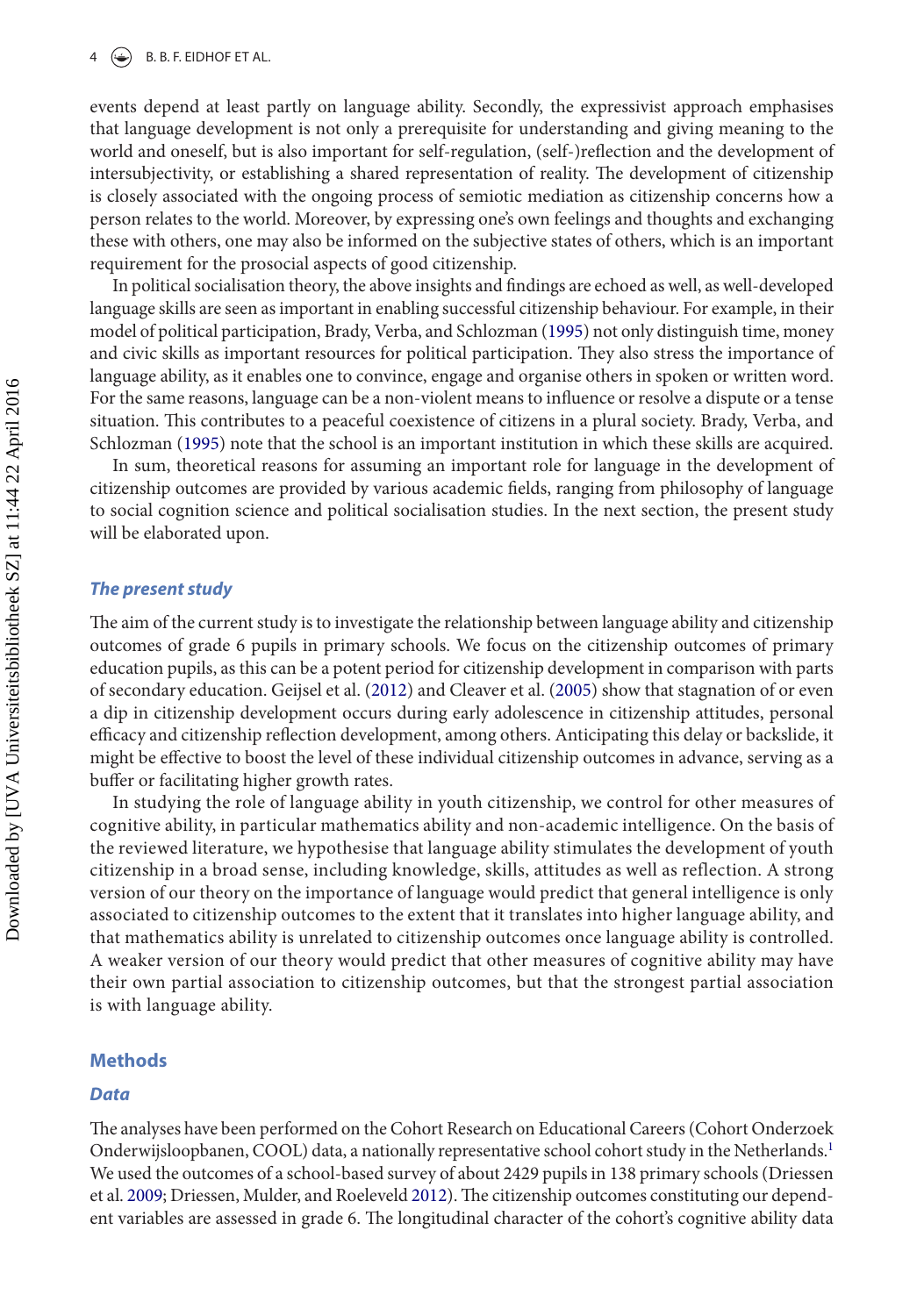allows us to examine the relationship with level of grade 3 language test scores and growth in language scores between grade 3 and grade 6. The data for grade 3 (language) were collected in 2008, while the data for the same pupils in grade 6 (language and citizenship competences) were collected in 2011. Students were on average 9.4 and 12.4 years old at the respective tests. Both non-urban schools and urban school were well-represented in the data, with 47.8% of students coming from non- or low-urban schools. As missing data rates were low for the longitudinal data (typically <2%, approximately 9% for non-academic intelligence), complete case analyses are conducted.

#### *Analytical design*

Given the nested structure of the data, a multilevel analysis was performed for each dependent variable. As the large majority of schools often provided only one class in the data-set, the school and class level were collapsed. Two models were estimated. As compared to model 1, model 2 adds control variables for mathematical ability and non-academic cognitive ability. In addition, a regression analysis with school fixed effects was conducted.

To obtain a precise estimation of the association between language ability and pupils' citizenship outcomes, a number of confounding factors need to be controlled for. At the individual level, several factors have been shown to influence youth citizenship outcomes. For our conceptualisation of youth citizenship in particular, Geijsel and colleagues ([2012\)](#page-12-0) have shown that gender, parental ethnicity and parental education contribute to the prediction of youth citizenship outcomes in the Netherlands. Girls tend to score significantly higher on knowledge, attitude, skill and reflection components of citizenship competence, while pupils with higher educated parents appear to particularly benefit from their parents in terms of citizenship knowledge. Interestingly, having a non-Dutch mother is shown to be associated by higher youth citizenship attitude, skill and reflection scores, but lower citizenship knowledge scores (Geijsel et al. [2012](#page-12-0)). The substantial number of immigrant children in the Dutch educational system therefore necessitates controlling for the influence of ethnicity.

To isolate the effect of language ability, the influence of other aspects of cognitive ability also needs to be taken into account. For that reason, both general intelligence and mathematics ability will be controlled for. Moreover, influences due to the distribution and level of classmate language ability will be controlled for as well. Finally, although a constructivist account of language would suggest some degree of reciprocity between language and youth citizenship development, we assume the language development has a larger influence on youth citizenship outcomes than vice versa, as suggested by the previously discussed literature. The data analyses were conducted using the 64-bit version of the Stata SE 12 package.

#### *Measurements*

#### *Dependent variables*

For measurement of youth citizenship outcomes in the COOL data, the Citizenship Competences Questionnaire (ten Dam et al. [2011](#page-12-8)) was used. This instrument aims to measure citizenship practices as situated in the lives of young people, by putting emphasis on the four citizenship tasks: acting democratically, acting in a socially responsible manner, dealing with conflicts and dealing with differences. Pupils' citizenship attitudes, skills, reflection and knowledge regarding these tasks were tested.

The knowledge test consisted of 27 multiple-choice questions with three response options for each question (dichotomous level of measurement) and the instruction to indicate *which option best answers the question.* For instance: 'All children have a right to: a) an allowance, b) choose who they want to live with or c) education' (correct answer is 'c.'). This 27-item scale has a Cronbach's alpha of .83 (ten Dam et al. [2011\)](#page-12-8).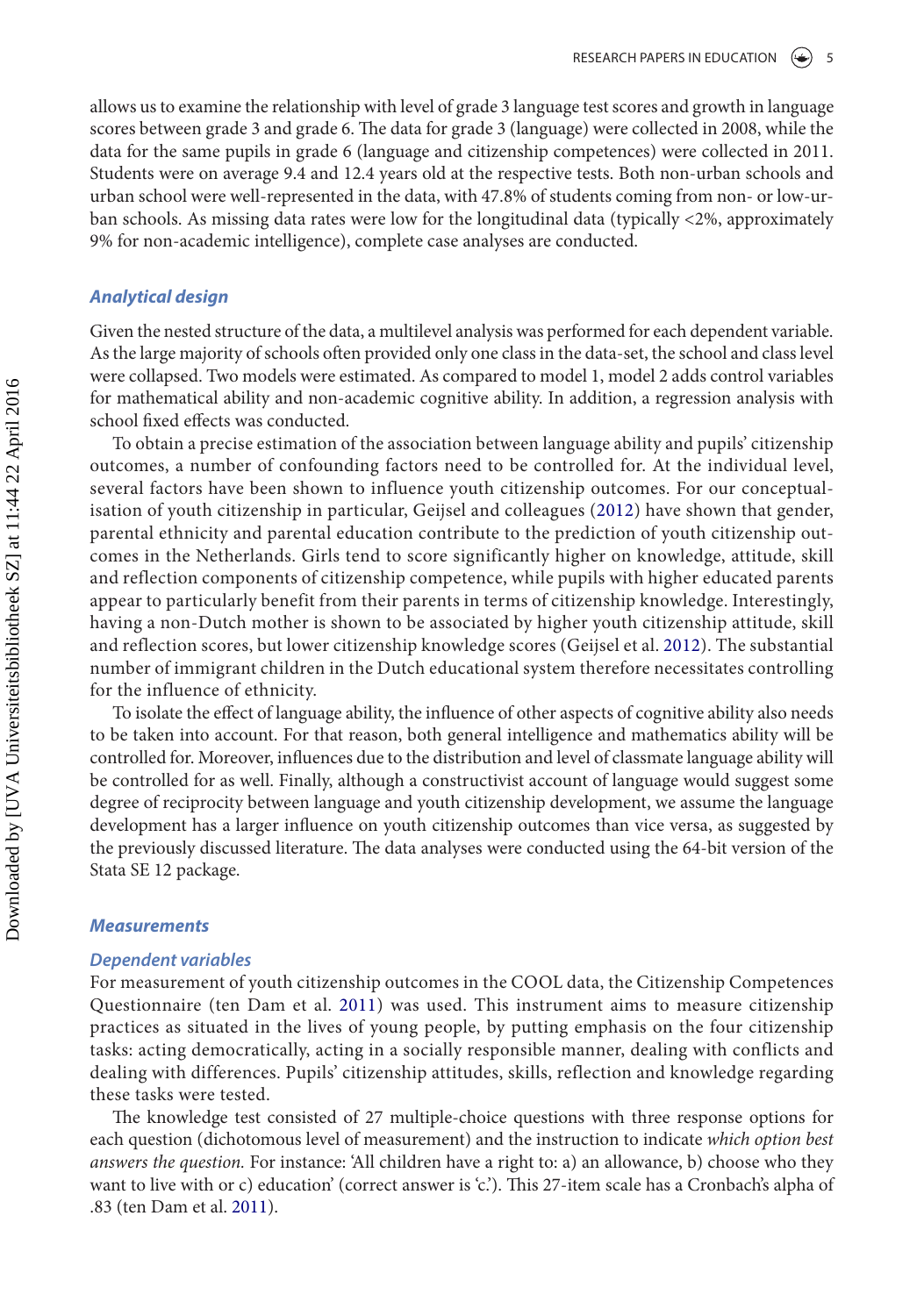Attitudes, skill and reflection were assessed using survey items rated along four-point Likert-type scales. The general question accompanying the attitude items is *How well does this statement apply to you?* A sample statement would be: *I like knowing something about different religious beliefs*. The basic form of the skill (i.e. self-efficacy) questions is: *How good are you at* … and then, for instance: *finding a solution which everyone is satisfied with for a disagreement?* The basic form of the reflection questions is: *How often do you think about* (for instance) *whether pupils are listened to at your school?* The 24-item attitude scale has a Cronbach's alpha of .90, the 15-item skills scale has Cronbach's alpha of .85 and the 28-item reflection scale has a Cronbach's alpha of .94 (ten Dam et al. [2011](#page-12-8)).

As such, the four dependent variables used here are *citizenship attitudes*, *citizenship skills*, *citizenship reflection* and *citizenship knowledge* in grade 6. As the instrument has been designed for pupils in grade 6 and above, dependent variables are not available for grade 3. The scores on all four dependent variables are *z*-standardised.

#### *Independent variables*

At the individual level, two independent variables were selected to measure language ability. *Individual language ability in grade 3* is based on a standardised reading comprehension test developed by national testing agency Cito. *Growth in language ability* is measured by subtracting the reading comprehension score in grade 3 from the reading comprehension score attained in grade 6. These two measures are negatively correlated (*r* = −0.226). The Cito language ability tests are part of a nationally standardised achievement test and are commonly used to monitor academic achievement in primary schools and for track placement in secondary education. All independent variable scores were *z*-standardised; the growth variables were standardised after calculating the differences between the raw ability scores. By including both language ability from grade 3 and growth in language ability, potential influence from non-controlled confounding factors is reduced, while explicitly modelling the influence of change in language ability.

#### *Control variables*

To exclude variance caused by other factors than pupils' language ability, the control variables *gender*  $(0 = male, 1 = female)$ , *parental ethnicity*  $(0 = both parents were born in the Netherlands, 1 = one or$ both parents were born outside the Netherlands) and *parental education* were included. For the latter, three categories denoting the highest level of education completed were included: pre-vocational education (1), general/vocational secondary education or senior vocational education (2) and higher education (3).<sup>[2](#page-11-1)</sup>

For the same reason, mathematics ability and non-academic cognitive ability are included as control variables as well. *Level of mathematics ability in grade 3* is measured by the score on a standardised mathematics test, which was also developed, validated and standardised by the Dutch national testing agency Cito. *Growth in mathematics ability* is measured by the difference between mathematical ability score in grade 3 and the mathematical ability score attained in grade 6 by individual pupils.

To further control for the possible effect of general cognitive ability on citizenship outcomes, an intelligence measure designed to measure *non*-*academic cognitive ability* (henceforth, *NACAT*) is included in the analyses. The *NACAT* (or NSCCT, in Dutch*)* measures intelligence for primary school children and is a nationally standardised and validated test that was administered in grade 3 (Batenburg and van der Werf [2004\)](#page-12-21).

<span id="page-6-0"></span>Finally, average school level and variation of school level of language ability in grade 3 are controlled for by aggregating individual language scores into school averages and school standard deviations. These variables are called *Class average reading ability* and *Class SD reading ability*, respectively. Descriptives of all variables included in the analysis are provided in Appendix [A](#page-14-0).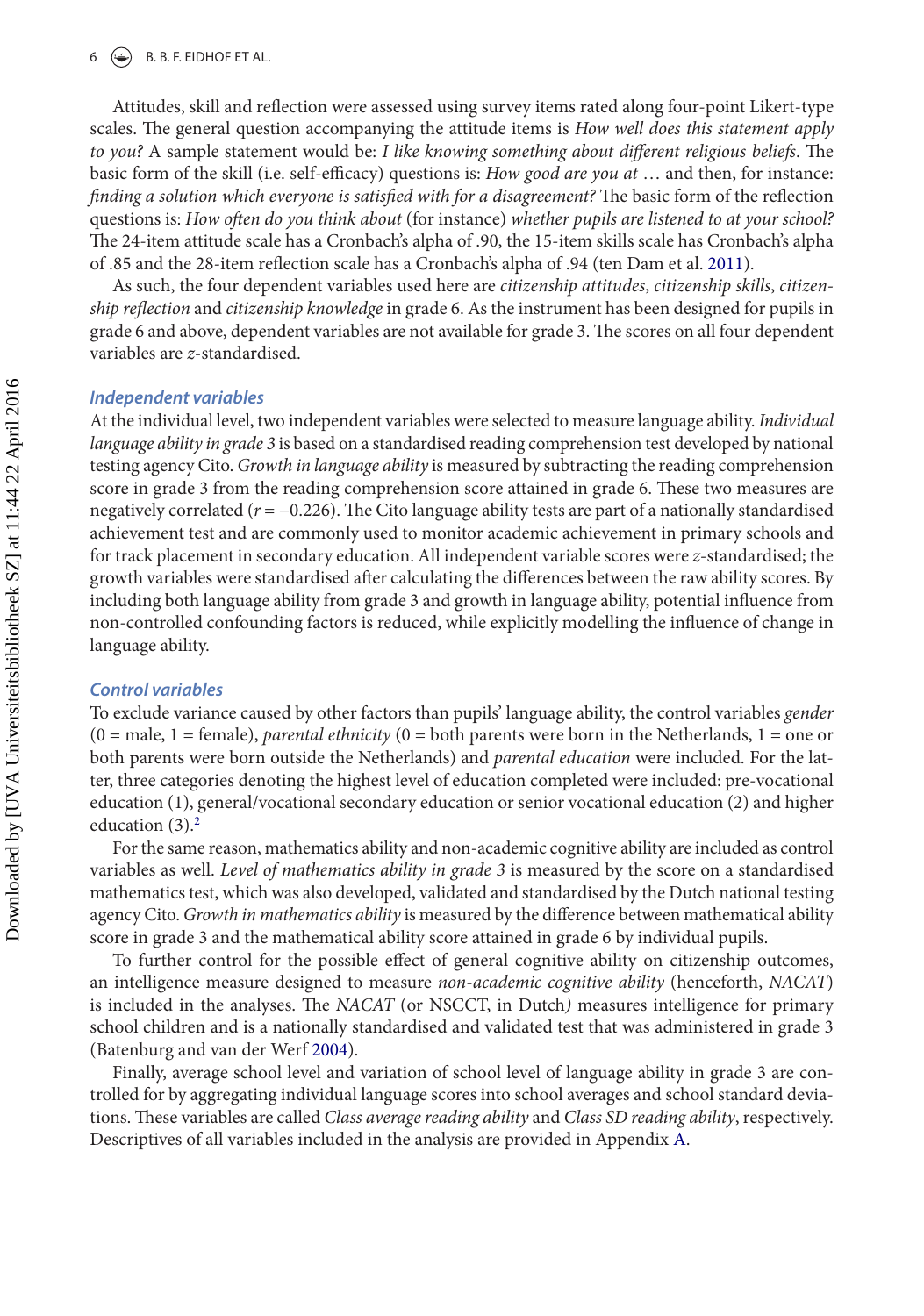# **Results**

As can be seen in Table [1,](#page-7-0) school- and class-level factors explain a minor proportion of variance. It appears that factors at the individual level within classes explain the large majority of variance for all four citizenship outcomes, particularly for reflection.

Gender is significantly correlated with all dependent variables, with girls scoring particularly higher on citizenship attitudes. Interestingly, the variables indicative of the class language environment are not found to be significant for any of the citizenship outcomes. For all variables, the model fit of model 1 improves significantly compared to the null model. Model 2 fit only improves model fit significantly compared to models 1 for citizenship knowledge. In the next section, the separate results for each of the outcomes variables will be reported in greater detail.

As can been seen in Table [2](#page-7-1), individual language ability and growth of language ability are significantly correlated with citizenship attitudes. In addition, both ethnicity and the educational level of pupils' parents are significantly associated with pupils' citizenship attitudes.

Individual language ability and growth in language ability are significantly correlated with citizenship knowledge as well (Table [3](#page-8-0)). The ethnic background and educational level of the parents do not have significant effects on pupils' citizenship knowledge. Moreover, individual mathematical ability and growth of mathematical ability are significantly associated with citizenship knowledge.

Similar to citizenship attitudes, citizenship reflection is associated with the ethnicity and educational level of pupils' parents. While individual language ability in grade 3 is not significantly correlated with citizenship reflection in grade 6, growth in language ability between grade 3 and 6 is significantly associated with citizenship reflection (see Table [4](#page-8-1)).

<span id="page-7-0"></span>**Table 1.** Intraclass correlations for the four citizenship outcomes.

|                  | ttitudes، | <b>Skills</b> | Reflection   | Knowledge |
|------------------|-----------|---------------|--------------|-----------|
| Individual level | ،ο        | .89           | . <i>.</i> . | .90       |
| School level     | .         |               | .08          | .10       |

Note: The school and class level are collapsed.

#### <span id="page-7-1"></span>**Table 2.** Regression coefficients for citizenship attitudes.

|                                | Model 1    |         | Model 2    |         |
|--------------------------------|------------|---------|------------|---------|
| <b>Fixed effects</b>           |            |         |            |         |
| Constant                       | $-.271***$ | (0.129) | $-.273***$ | (0.131) |
| Individual level               |            |         |            |         |
| Gender                         | $0.372***$ | (0.040) | $0.371***$ | (0.043) |
| Educational level of parents   | $0.088**$  | (0.030) | $0.091**$  | (0.031) |
| Ethnic background              | $0.427***$ | (0.066) | $0.428***$ | (0.066) |
| Language ability grade 3       | $0.164***$ | (0.024) | $0.182***$ | (0.030) |
| Growth in language ability     | $0.130***$ | (0.022) | $0.144***$ | (0.025) |
| Mathematics ability grade 3    |            |         | $-0.019$   | (0.040) |
| Growth in mathematics ability  |            |         | $-0.031$   | (0.031) |
| Non-academic cognitive ability |            |         | $-0.024$   | (0.028) |
| Class level                    |            |         |            |         |
| CA language ability grade 3    | $-0.056$   | (0.042) | $-0.058$   | (0.042) |
| SD language ability grade 3    | 0.063      | (0.043) | 0.064      | (0.043) |
| Random effects                 |            |         |            |         |
| Level 1 variance               | 0.785      | (0.025) | 0.786      | (0.026) |
| Level 2 variance               | 0.083      | (0.019) | 0.083      | (0.018) |
| <i><b>Observations</b></i>     | 2023       |         | 2023       |         |
| Deviance                       | 2699.7     |         | 2706.6     |         |

Note: Fixed coefficients are followed by their standard error. CA = classroom average, SD = standard deviation; standard errors in parentheses.

Source: COOL waves 2008 and 2011. All continuous variables are *z*-standardised, classroom variables are *z*-standardised at the classroom level.

\*\**p* < 0.01 \*\*\**p* < 0.001.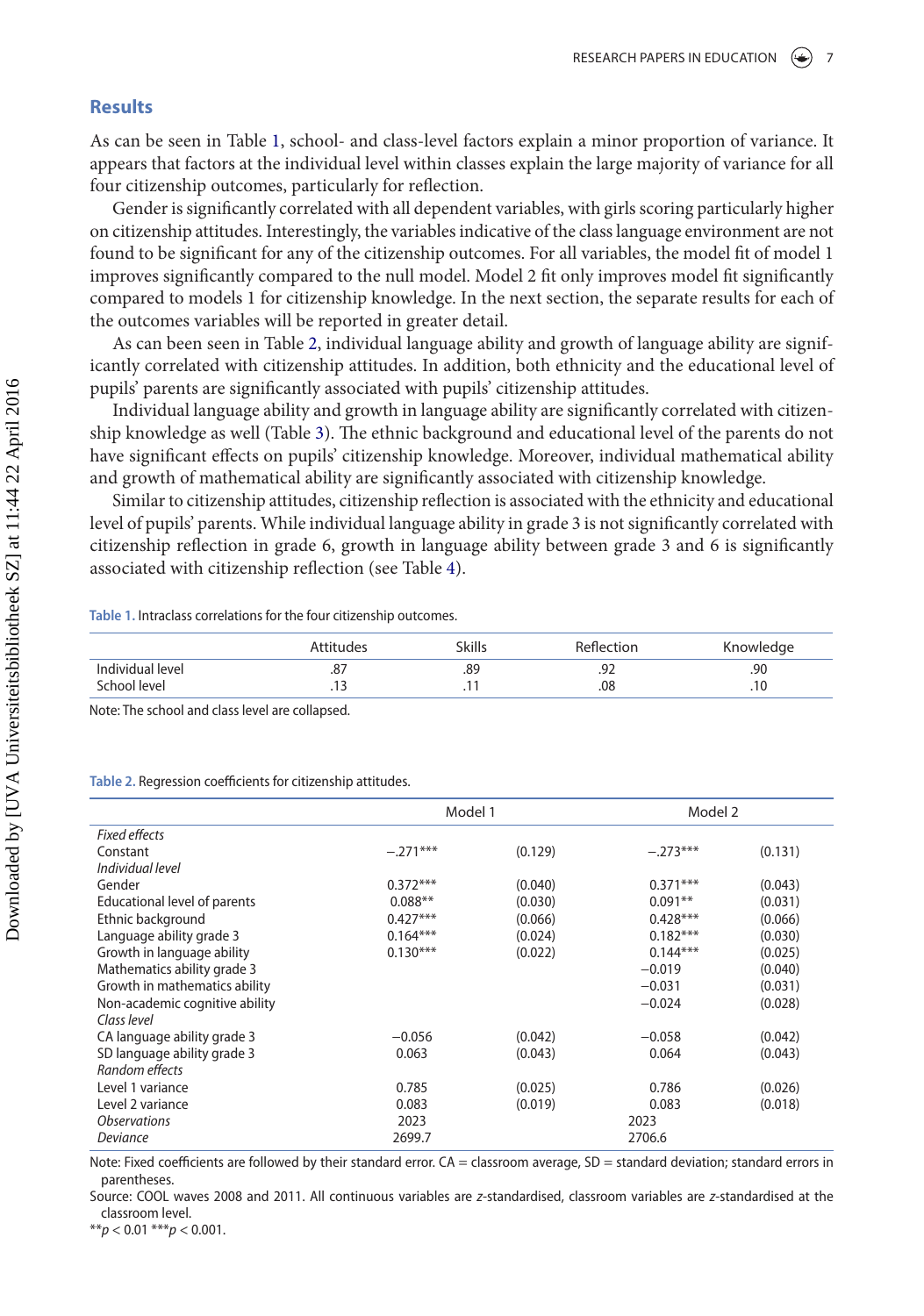#### <span id="page-8-0"></span>**Table 3.** Regression coefficients for citizenship knowledge.

|                                | Model 1    |         | Model 2    |         |
|--------------------------------|------------|---------|------------|---------|
| <b>Fixed effects</b>           | $-0.206$   | (0.114) | $-0.268*$  | (0.115) |
| Constant                       |            |         |            |         |
| Individual level               |            |         |            |         |
| Gender                         | $0.174***$ | (0.036) | $0.226***$ | (0.038) |
| Educational level of parents   | 0.045      | (0.027) | 0.027      | (0.027) |
| Ethnic background              | $-0.085$   | (0.058) | $-0.084$   | (0.058) |
| Language ability grade 3       | $0.450***$ | (0.021) | $0.368***$ | (0.026) |
| Growth in language ability     | $0.283***$ | (0.020) | $0.222***$ | (0.022) |
| Mathematics ability grade 3    |            |         | $0.172***$ | (0.035) |
| Growth in mathematics ability  |            |         | $0.120***$ | (0.028) |
| Non-academic cognitive ability |            |         | 0.021      | (0.025) |
| Class level                    |            |         |            |         |
| CA language ability grade 3    | $-0.018$   | (0.035) | $-0.009$   | (0.035) |
| SD language ability grade 3    | 0.005      | (0.035) | 0.007      | (0.035) |
| Random effects                 |            |         |            |         |
| Level 1                        | 0.628      | (0.020) | 0.618      | (0.020) |
| Level 2                        | 0.052      | (0.013) | 0.051      | (0.013) |
| <i><b>Observations</b></i>     | 2023       |         | 2023       |         |
| Deviance                       | 2465.4     |         | 2457.4     |         |

Note: Fixed coefficients are followed by their standard error. CA = classroom average, SD = standard deviation; standard errors in parentheses.

Source: COOL waves 2008 and 2011. All continuous variable scores are standardised.

\**p* < 0.05 \*\*\**p* < 0.001.

<span id="page-8-1"></span>**Table 4.** Regression coefficients for citizenship reflection.

|                                     | Model 1     |         | Model 2     |         |
|-------------------------------------|-------------|---------|-------------|---------|
| <b>Fixed effects</b>                |             |         |             |         |
| Constant                            | $-0.997***$ | (0.134) | $-1.034***$ | (0.136) |
| Individual level                    |             |         |             |         |
| Gender                              | $0.226***$  | (0.043) | $0.241***$  | (0.046) |
| <b>Educational level of parents</b> | $0.081*$    | (0.032) | $0.081*$    | (0.032) |
| Ethnic background                   | $0.383***$  | (0.067) | $0.396***$  | (0.068) |
| Language ability grade 3            | 0.043       | (0.026) | 0.046       | (0.032) |
| Growth in language ability          | 0.042       | (0.023) | $0.056*$    | (0.026) |
| Mathematics ability grade 3         |             |         | $-0.003$    | (0.042) |
| Growth in mathematics ability       |             |         | $-0.060$    | (0.033) |
| Non-academic cognitive ability      |             |         | $-0.016$    | (0.030) |
| Class level                         |             |         |             |         |
| CA language ability grade 3         | 0.009       | (0.039) | 0.005       | (0.039) |
| SD language ability grade 3         | 0.024       | (0.039) | 0.029       | (0.039) |
| Random effects                      |             |         |             |         |
| Level 1                             | 0.897       | (0.029) | 0.896       | (0.029) |
| Level 2                             | 0.053       | (0.014) | 0.052       | (0.014) |
| <i><b>Observations</b></i>          | 2023        |         | 2023        |         |
| Deviance                            | 2815.5      |         | 2820.2      |         |

Note: Fixed coefficients are followed by their standard error. CA = classroom average, SD = standard deviation; standard errors in parentheses.

Source: COOL waves 2008 and 2011. All continuous variable scores are standardised.

\**p* < 0.05 \*\*\**p* < 0.001.

Both individual language ability and growth in language ability are significantly associated with citizenship skills in grade 6 (see Table [5\)](#page-9-0). While educational level of pupils' parents is not significantly correlated with citizenship skills, the pupils' ethnic background is substantially associated with citizenship skills scores. In addition, the school fixed effects regression showed similar results as reported above in terms of significance and size of the various associations.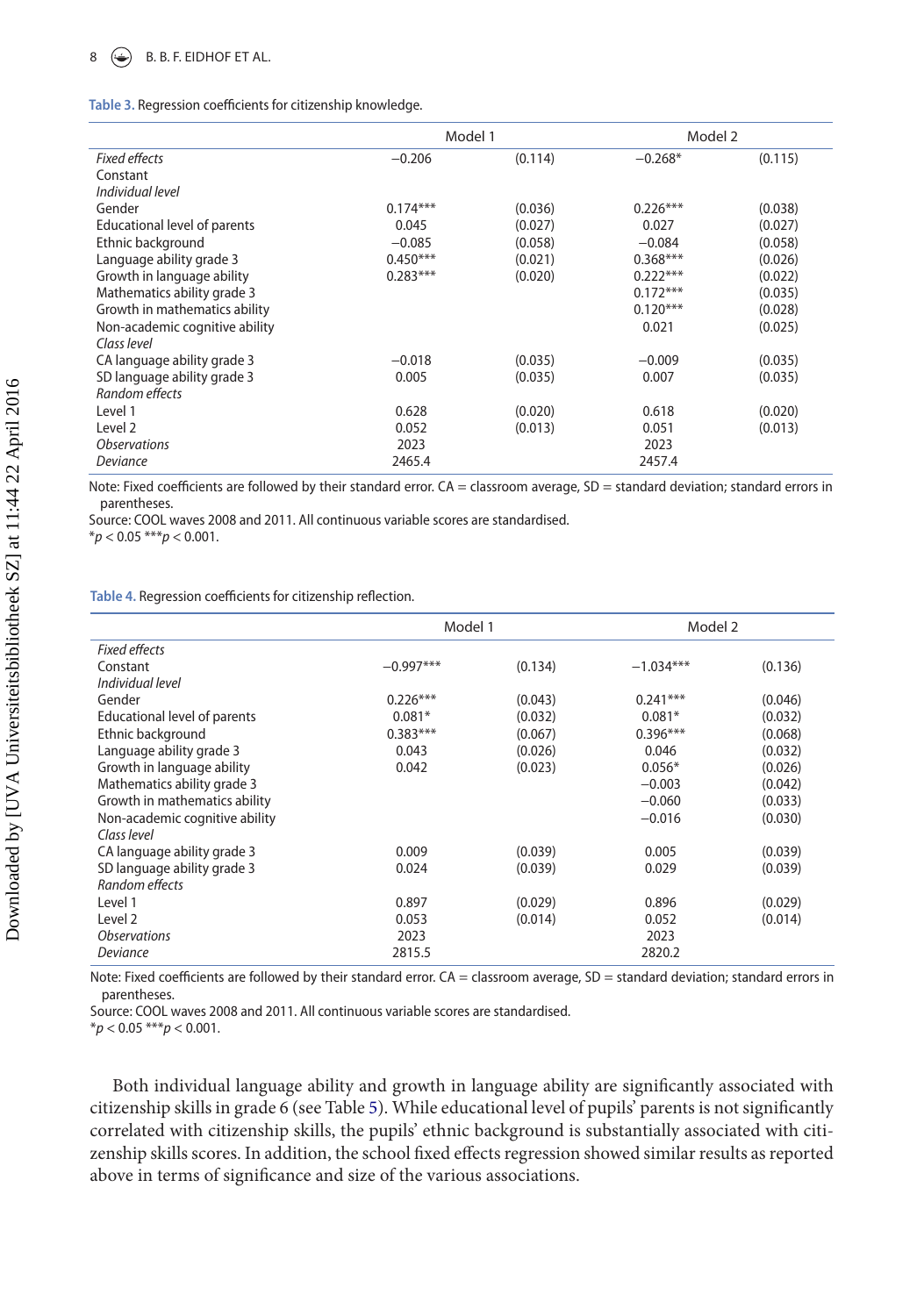<span id="page-9-0"></span>**Table 5.** Regression coefficients for citizenship skills.

|                                | Model 1     |         | Model 2     |         |  |
|--------------------------------|-------------|---------|-------------|---------|--|
| <b>Fixed effects</b>           |             |         |             |         |  |
| Constant                       | $-0.983***$ | (0.135) | $-0.998***$ | (0.137) |  |
| Individual level               |             |         |             |         |  |
| Gender                         | $0.257***$  | (0.043) | $0.269***$  | (0.046) |  |
| Educational level of parents   | 0.051       | (0.032) | 0.051       | (0.032) |  |
| Ethnic background              | $0.385***$  | (0.068) | $0.384***$  | (0.069) |  |
| Language ability grade 3       | $0.098***$  | (0.025) | $0.111***$  | (0.031) |  |
| Growth in language ability     | $0.102***$  | (0.023) | $0.110***$  | (0.026) |  |
| Mathematics ability grade 3    |             |         | 0.016       | (0.042) |  |
| Growth in mathematics ability  |             |         | $-0.014$    | (0.033) |  |
| Non-academic cognitive ability |             |         | $-0.048$    | (0.030) |  |
| Class level                    |             |         |             |         |  |
| CA language ability grade 3    | $-0.031$    | (0.041) | $-0.031$    | (0.041) |  |
| SD language ability grade 3    | 0.028       | (0.042) | 0.030       | (0.042) |  |
| Random effects                 |             |         |             |         |  |
| Level 1                        | 0.885       | (0.029) | 0.885       | (0.029) |  |
| Level <sub>2</sub>             | 0.070       | (0.018) | 0.070       | (0.018) |  |
| <i><b>Observations</b></i>     | 2023        |         | 2023        |         |  |
| Deviance                       | 2810.9      |         | 2817.1      |         |  |

Note: Fixed coefficients are followed by their standard error.  $CA =$  classroom average,  $SD =$  standard deviation; standard errors in parentheses.

Source: COOL waves 2008 and 2011. All continuous variable scores are standardised.

\*\*\**p* < 0.001.

# **Conclusions**

Stimulating language and citizenship development are both central goals of education today. So far, the relation between these two has received little attention in the literature. The aim of this study was to gain insight into the role of language ability in youth citizenship knowledge, skills, attitudes and reflection of grade 6 pupils in primary education. Our main findings show that language ability is strongly associated with positive youth citizenship outcomes, in line with our hypothesis. That this relationship holds specifically for language ability, rather than other aspects of cognitive ability such as general intelligence and mathematics ability, is further supported by our analyses showing that both past language ability and growth in language ability are significant for nearly all citizenship outcomes. Interestingly, the magnitude of the correlation of language ability with the four outcomes differs. In particular, citizenship attitudes and knowledge are strongly correlated with language ability.

<span id="page-9-5"></span><span id="page-9-4"></span><span id="page-9-3"></span><span id="page-9-2"></span><span id="page-9-1"></span>What might explain these differences? Presumably, the mechanisms underlying the indirect effects of language ability on attitude formation, knowledge acquisition, skills development and of reflection processes are of a different nature. Citizenship attitudes frequently concern norms on how to treat others and how to relate to society. Therefore, the influence of language ability may be larger, as language enables one to develop a shared understanding of reality and to discuss emotions, norms and values in interaction with others (Kashima, Klein, and Clark [2007](#page-13-20); Taylor [1985\)](#page-13-18). Higher language ability is also associated with empathic engagement, which is an important citizenship attitude, among other relevant for dealing with others in a prosocial manner (Astington and Jenkins [1999;](#page-12-22) Kidd and Castano [2013](#page-13-21); Milligan, Astington, and Dack [2007](#page-13-23)). In addition, language ability may be strongly associated with citizenship knowledge, as such knowledge is typically acquired verbally or in written form. Knowledge construction is a dynamic, active and collaborative process in which learners constantly strive to make sense of new information (Afflerbach [1990;](#page-12-23) Driver et al. [1994;](#page-12-24) Taboada and Guthrie [2006](#page-13-24)). Language ability facilitates this process. Given that the acquisition of a citizenship skill is relatively complex compared to the other citizenship outcomes, as it draws on knowledge, contextual awareness and experience, a relatively weaker relationship with language ability can be explained. Remarkably, citizenship reflection is the only citizenship outcome that demonstrates a modest correlation with just growth in language ability. From an expressivist perspective of language, this result is surprising, as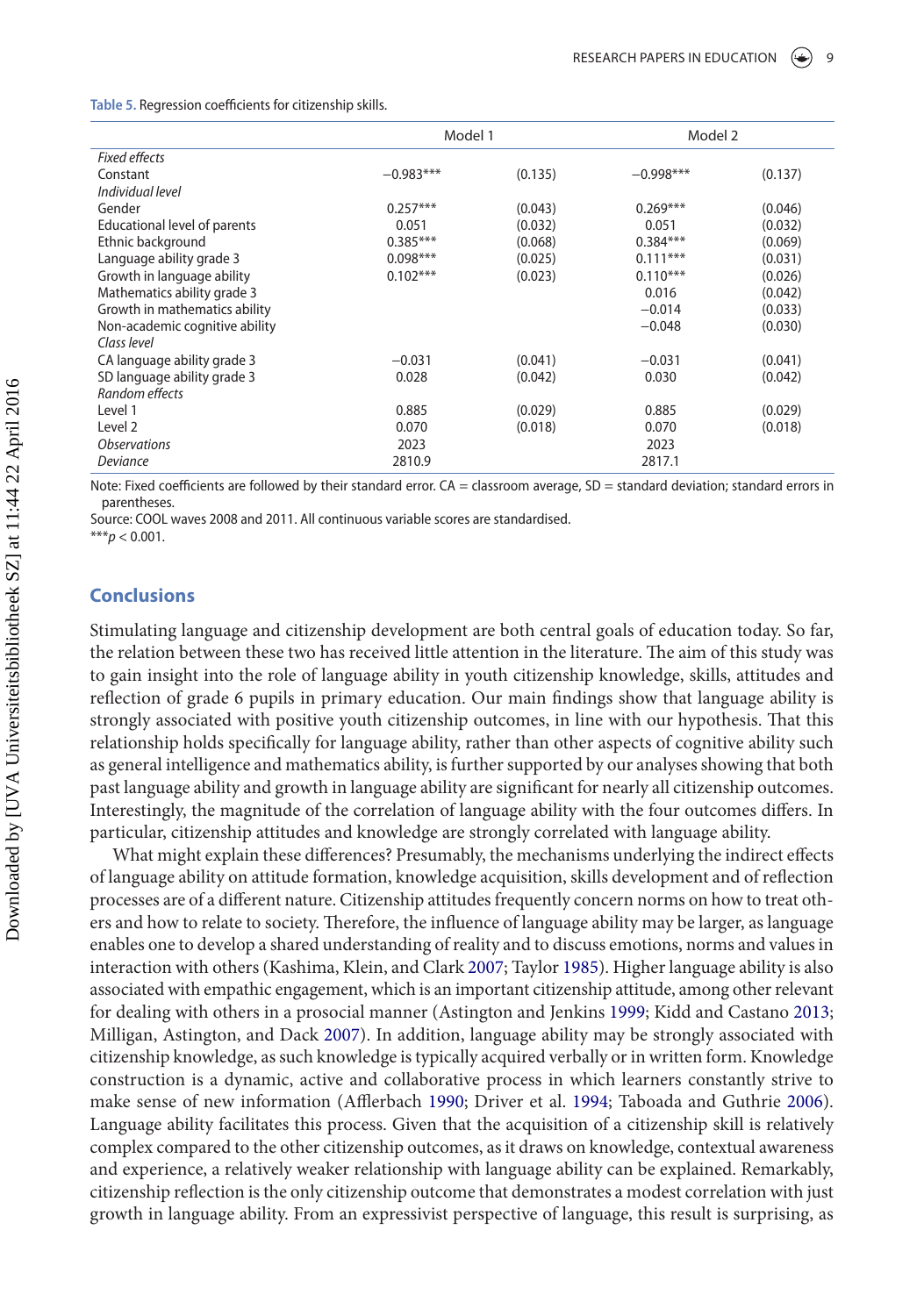language ability is seen as a constitutive element for reflection. Nevertheless, this result coincides with earlier empirical findings (Geijsel et al. [2012](#page-12-0)) showing only a small effect of educational level on the reflection component of citizenship. This finding may be explained by the type of language teaching that typically takes place in primary schools, which typically lacks reflective and critical educational practices (Starkey [2005](#page-13-25)).

<span id="page-10-2"></span>In this study, we have controlled for the peer language environment. Both class average language ability and the variation of language ability within a class are not significantly associated with the citizenship outcomes, suggesting that the peer language environment in classes does not play a major role in citizenship development. As such, a direct effect of the language environment in schools has not been demonstrated, although the analytical design of this study is not sufficiently strong to unequivocally demonstrate (absence of) such compositional or peer effects (Sacerdote [2014\)](#page-13-26).

<span id="page-10-1"></span>In addition to language ability, non-academic cognitive ability may also influence pupils' citizenship. To our knowledge, this relation has not been studied to date. In the present study, our findings show no significant association between non-academic cognitive ability and any of the four citizenship outcomes. One potential explanation is that such a relationship is indeed lacking within a normal range of intelligence as we have used data from pupils in regular classes. However, an alternative explanation would be that the outcomes of fluid intelligence may have been captured already, by the inclusion of the language ability, language ability growth, mathematics ability and mathematics ability growth variables (Gray [2006](#page-12-25); Sternberg and Sternberg [2009\)](#page-13-27). In addition, it is surprising that the inclusion of the mathematics ability control variables does not yield a different overall picture. Both control variables are not significantly associated with citizenship attitudes, reflection and skills. This demonstrates the importance of distinguishing between language ability and mathematics ability when studying the effects of cognitive ability on citizenship outcomes.

<span id="page-10-3"></span><span id="page-10-0"></span>Although it may appear that a simple rise in language ability would result in higher citizenship outcomes, we would like to caution against generalising this finding without consideration for the schools' citizenship education practices. After all, in addition to being exposed in greater or lesser degree to citizenship education programmes, pupils encounter multiple perspectives in interaction with peers and teachers in schools, which is an important factor for citizenship development (Geboers et al. [2013](#page-12-10)). Moreover, especially in primary education, teachers often pay explicit attention to the social development of their pupils by attempting to create a learning climate characterised by mutual respect and room for dialogue. Several studies regarding adolescents have shown that such a school climate enhances pupils' citizenship (e.g. Finkel and Ernst [2005](#page-12-11); Flanagan et al. [1998;](#page-12-12) Gniewosz and Noack [2008](#page-12-13); Torney-Purta [2002](#page-13-28)). Such factors might be necessary conditions for the relationship between language ability and citizenship development to exist. On the other hand, our findings suggest that taking pupils' individual language ability levels into account may further increase the positive effects of discussion in an open classroom climate using preparatory small-group discussion before moving on to plenary discussion of the topic at hand, for example.

<span id="page-10-4"></span>A limitation of our study is that the statistical analysis does not allow for the establishment of a causal relationship, as data on the pupils' citizenship outcomes in grade 3 were not available. Rather, we have offered various lines of research that suggest a positive influence of language ability on citizenship outcomes (Astington and Jenkins [1999](#page-12-22); Brady, Verba, and Schlozman [1995](#page-12-17); Taylor [1985\)](#page-13-18). As such, we consider it likely that language ability is predictive of pupils' citizenship outcomes, although further research is required to establish a causal link. A reciprocal relationship, in which growth in language ability is stimulated by an open and safe social context, might also be present. An additional limitation is that our operationalisation of language ability utilises a reading comprehension measure, which indicates command of academic Dutch. Future research might include more aspects of language proficiency, such as conversational, expressive and non-native language abilities. To assess the impact of education on the relationship between language ability and youth citizenship development, additional classroom variables such as method of language teaching may be included. We welcome mixed methods studies that may further scrutinise the mechanisms at play. One might expect different effects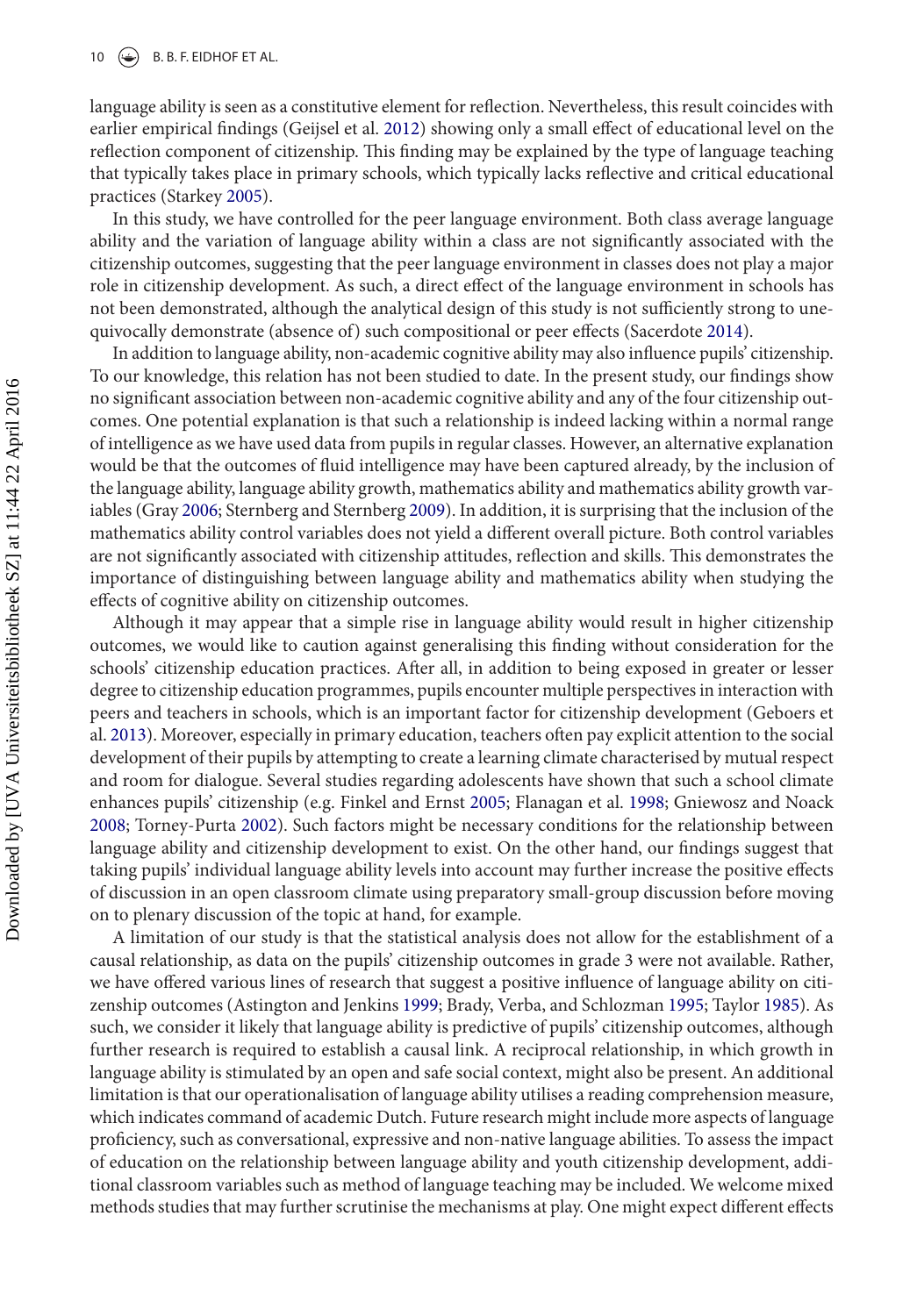on citizenship outcomes for language instruction that focuses on comprehension and takes pupils' experiences and meanings into account compared to instruction that aims to improve technical reading, for instance. Some authors even argue that education for democratic citizenship should be much more strongly integrated in language teaching (Starkey [2005](#page-13-25)). As such, future research may also focus on which type of language education is most beneficial for the development of citizenship outcomes.

Finally, our findings have a number of implications for educational practice. First of all, our results can be taken as evidence that a trade-off between development of cognitive abilities and development of youth citizenship, so often taken for granted, does not exist for language ability at the individual level. This must be interpreted as good news for educators struggling with curriculum overload, who may see an opportunity to combine these two educational goals more efficiently. Secondly, while in recent years more empirical studies have been conducted, relatively little is known about educational effectiveness with regard to citizenship education (Dijkstra et al. [2014;](#page-12-14) Geboers et al. [2013](#page-12-10)). As schools are increasingly expected to contribute to the citizenship development of pupils, the importance of informing school practices with empirical insight is growing. Our findings suggest that interventions might improve their effectiveness when they take the role of language ability in citizenship development into consideration. Vice versa, we join Starkey ([2005](#page-13-25)) in suggesting that language teaching may also be geared more towards equipping pupils with linguistic tools for dealing with specific citizenship situations. Indeed, such integration of democratic citizenship education content in language teaching may also make language learning more personally relevant for pupils, growing two trees from one seed.

#### **Notes**

- <span id="page-11-0"></span>1. The COOL study is funded by The Dutch Organisation for Scientific Research (NWO) and the Dutch Ministry of Education, Culture and Science.
- <span id="page-11-1"></span>2. In our Dutch sample, these levels are operationalised as pre-vocational education, consisting of primary education (LO, BaO) and lower pre-vocational education (VBO)(1); general (HAVO, VWO) and vocational (MAVO) secondary education, senior vocational education (MBO)(2); and higher education (HBO/WO)(3) as the highest levels of education completed by one or more parents.

# **Disclosure statement**

No potential conflict of interest was reported by the authors.

# **Funding**

This work was supported by the Dutch Inspectorate of Education [grant number H3019389].

# **Notes on contributors**

*Dr Bram B. F. Eidhof* is a researcher at the Department of Pedagogical and Educational Sciences at the University of Amsterdam and a member of the Amsterdam Centre for Inequality Studies. His current research focuses on inequalities, school effectiveness and behavioural models in relation to citizenship education.

*Geert T. M. ten Dam* is a full professor of education at the Department of Pedagogical and Educational Sciences of the University of Amsterdam and a member of the Amsterdam Centre for Inequality Studies. Her research interests centre on social inequality in education in relation to learning and instruction processes and on citizenship education.

*A. B. Dijkstra* is a professor of Supervision and effects of Socialisation in Education at the University of Amsterdam, and programme director of the Education and Social Cohesion Programme at the Inspectorate of Education in the Netherlands. His current academic research focuses on school effectiveness and social outcomes of education.

*H. G. van de Werfhorst* is a professor of sociology at the University of Amsterdam, and director of the Amsterdam Centre for Inequality Studies. His research focuses on cross-national variations in inequalities in education and on the labour market, in particular from an institutional perspective on the relevance of educational systems.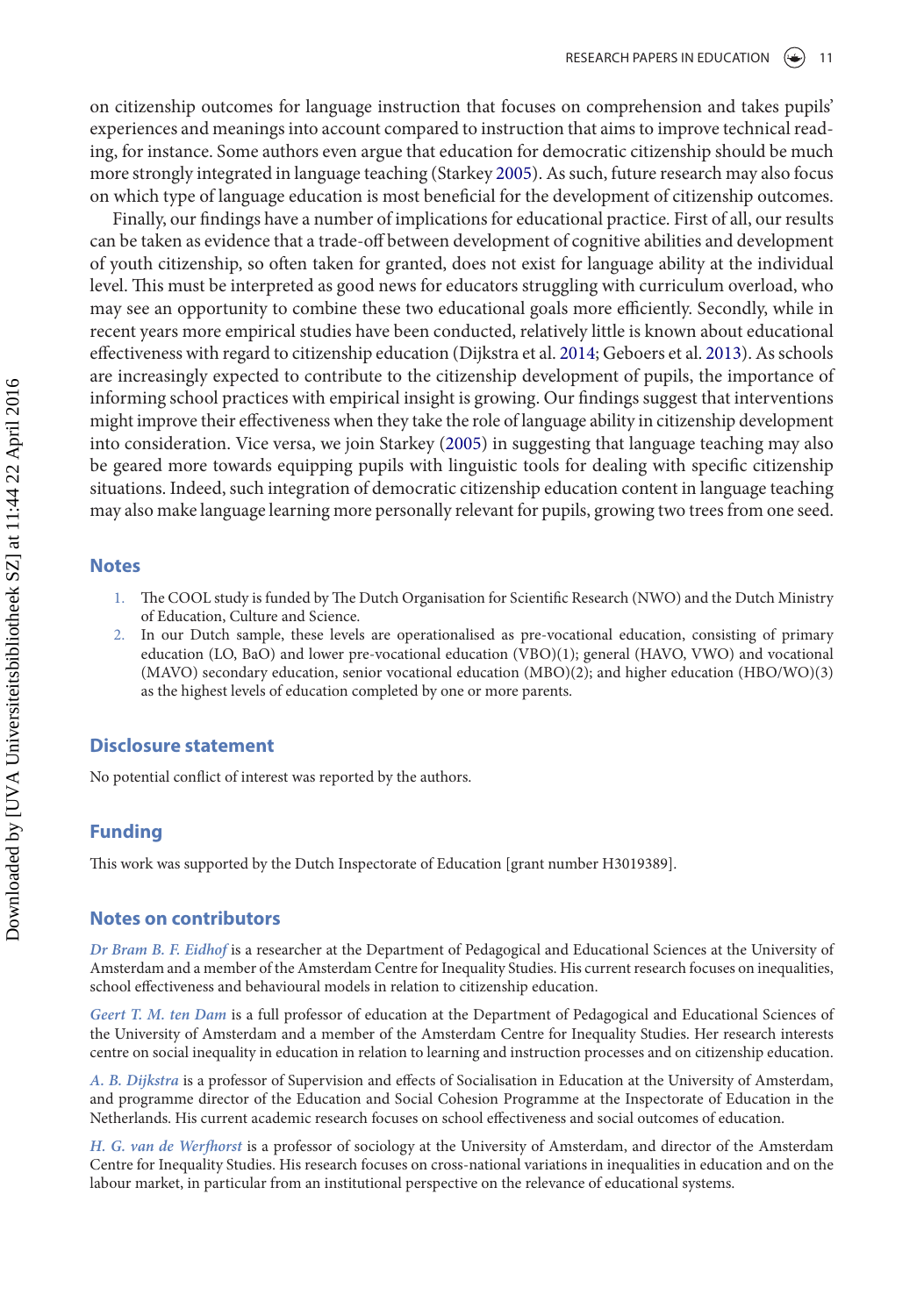# **References**

- <span id="page-12-23"></span>Afflerbach, P. P. [1990.](#page-9-1) "The Influence of Prior Knowledge on Expert Reader' Main Idea Construction Strategies." *Reading Research Quarterly* 25 (1): 31–46.
- <span id="page-12-22"></span>Astington, J., and J. Jenkins. [1999.](#page-9-2) "A Longitudinal Study of the Relation between Language and Theory-of-Mind Development." *Developmental Psychology* 35 (5): 1311–1320.
- <span id="page-12-16"></span>Bal, P. M., and M. Veltkamp. [2013](#page-3-0). "How Does Fiction Reading Influence Empathy? An Experimental Investigation on the Role of Emotional Transportation." *PLoS One* 8 (1): e55341.
- <span id="page-12-21"></span>Batenburg, T. A., and M. P. C. van der Werf. [2004](#page-6-0). *NSCCT niet schoolse cognitieve capaciteiten test voor groep 4,6 en 8 van het basisonderwijs, verantwoording, normering en handleiding*. [NACAT non-academic cognitive ability test for group 4, 6 and 8 of primariy education; technical and user manual] Groningen: GION.
- <span id="page-12-5"></span>Biesta, G. [2009](#page-2-0). "Good Education in an Age of Measurement: On the Need to Reconnect with the Question of Purpose in Education." *Educational Assessment, Evaluation and Accountability* 21 (1): 33–46.
- <span id="page-12-7"></span>Biesta, G., R. Lawy, and N. Kelly. [2009](#page-2-1). "Understanding Young People's Citizenship Learning in Everyday Life: The Role of Contexts, Relationships and Dispositions." *Education, Citizenship and Social Justice* 4 (1): 5–24.
- <span id="page-12-17"></span>Brady, H. E., S. Verba, and K. L. Schlozman. [1995](#page-4-0). "Beyond SES: A Resource Model of Political Participation." *The American Political Science Review* 89 (2): 271–294.
- Clark, H. H. (1996). Using language. Cambridge: Cambridge university press.
- <span id="page-12-18"></span>Cleaver, E., E. Ireland, D. Kerr, and J. Lopes. [2005.](#page-4-1) *Citizenship Education Longitudinal Study: Second Cross-Sectional Survey 2004. Listening to Young People: Citizenship Education in England*. DfES Research Report 626. London: DfES. Dee 2005.
- <span id="page-12-8"></span>ten Dam, G., F. Geijsel, R. Reumerman, and G. Ledoux. [2011.](#page-2-2) "Measuring Young People's Citizenship Competences." *European Journal of Education* 46 (3): 354–372.
- <span id="page-12-1"></span>Dee, T. S. [2004.](#page-1-2) "Are There Civic Returns to Education?" *Journal of Public Economics* 88: 1697–1720.
- <span id="page-12-14"></span>Dijkstra, A. B., F. Geijsel, G. Ledoux, I. van der Veen, and G. ten Dam. [2014.](#page-3-1) "Effects of School Quality, School Citizenship Policy, and Student Body Composition on the Acquisition of Citizenship Competences in the Final Year of Primary Education." *School Effectiveness and School Improvement* 26(4): 524–553.
- <span id="page-12-9"></span>Dijkstra, A. B., P. de la Motte, and A. Eilard. [2014](#page-2-3). "Social Outcomes of Education. Concept and Measurement." In *Social Outcomes of Education. The Assessment of Social Outcomes and School Improvement through School Inspections*, edited by A. B. Dijkstra and P. de la Motte, 29–49. Amsterdam: Amsterdam University Press.
- <span id="page-12-19"></span>Driessen, G., L. Mulder, G. Ledoux, J. Roeleveld, and I. van der Veen. [2009](#page-4-2). *Cohortonderzoek COOL5-18. Technisch rapport basisonderwijs, eerste meting 2007/08* [Cohort Study COOL5-18. Technical Report Primary Education, First Measurement 2007/08]. Nijmegen: ITS/SCO-Kohnstamm Instituut.
- <span id="page-12-20"></span>Driessen, G., L. Mulder, and J. Roeleveld. [2012.](#page-4-3) *Cohortonderzoek COOL5-18. Technisch rapport basisonderwijs, tweede meting 2010/11* [Cohort Study COOL5-18. Technical Report Primary Education, Second Measurement 2010/11]. Nijmegen: ITS/SCO-Kohnstamm Instituut.
- <span id="page-12-24"></span>Driver, R., H. Asoko, J. Leach, P. Scott, and E. Mortimer. [1994.](#page-9-3) "Constructing Scientific Knowledge in the Classroom." *Educational Researcher* 23 (7): 5–12.
- <span id="page-12-4"></span>Eurydice. [2012](#page-2-4). *Citizenship Education at School in Europe. Survey*. Brussels: European Commission.
- <span id="page-12-11"></span>Finkel, S. E., and H. R. Ernst. [2005.](#page-3-2) "Civic Education in Post-Apartheid South Africa: Alternative Paths to the Development of Political Knowledge and Democratic Values." *Political Psychology* 26 (3): 333–364.
- <span id="page-12-12"></span>Flanagan, C. A., J. M. Bowes, B. Jonsson, B. Csapo, and E. Sheblanova. [1998](#page-3-3). "Ties That Bind." *Journal of Social Issues* 54: 457–475.
- <span id="page-12-10"></span>Geboers, E., F. Geijsel, W. Admiraal, and G. ten Dam. [2013.](#page-2-5) "Review of the Effects of Citizenship Education." *Educational Research Review* 9: 158–173. doi[:http://dx.doi.org/10.1016/j.edurev.2012.02.001.](http://dx.doi.org/10.1016/j.edurev.2012.02.001)
- <span id="page-12-0"></span>Geijsel, F., G. Ledoux, R. Reumerman, and G. ten Dam. [2012.](#page-1-3) "Citizenship in Young People's Daily Lives: Differences in Citizenship Competences of Adolescents in the Netherlands." *Journal of Youth Studies* 15 (6): 711–729.
- <span id="page-12-13"></span>Gniewosz, B., and P. Noack. [2008.](#page-3-4) "Classroom Climate Indicators and Attitudes towards Foreigners." *Journal of Adolescence* 31: 609–624.
- <span id="page-12-25"></span>Gray, P. [2006.](#page-10-0) *Psychology*. 5th revised ed. New York: Worth Publisher.
- <span id="page-12-6"></span>Hanushek, E. A. [2013.](#page-2-6) "Economic Growth in Developing Countries: The Role of Human Capital." *Economics of Education Review* 37: 204–212.
- <span id="page-12-2"></span>Hauser, S. M. [2000.](#page-1-4) "Education, Ability, and Civic Engagement in the Contemporary United States." *Social Science Research* 29 (4): 556–582.
- <span id="page-12-15"></span>Holtgraves, T. M., and Y. Kashima. [2008](#page-3-5). "Language, Meaning, and Social Cognition." *Personality and Social Psychology Review* 12 (1): 73–94.
- <span id="page-12-3"></span>Hoskins, Bryony, Jan Germen Janmaat, and Ernesto Villalba. [2012.](#page-1-5) "Learning citizenship through social participation outside and inside school: an international, multilevel study of young people's learning of citizenship." *British educational research journal* 38 (3): 419–446.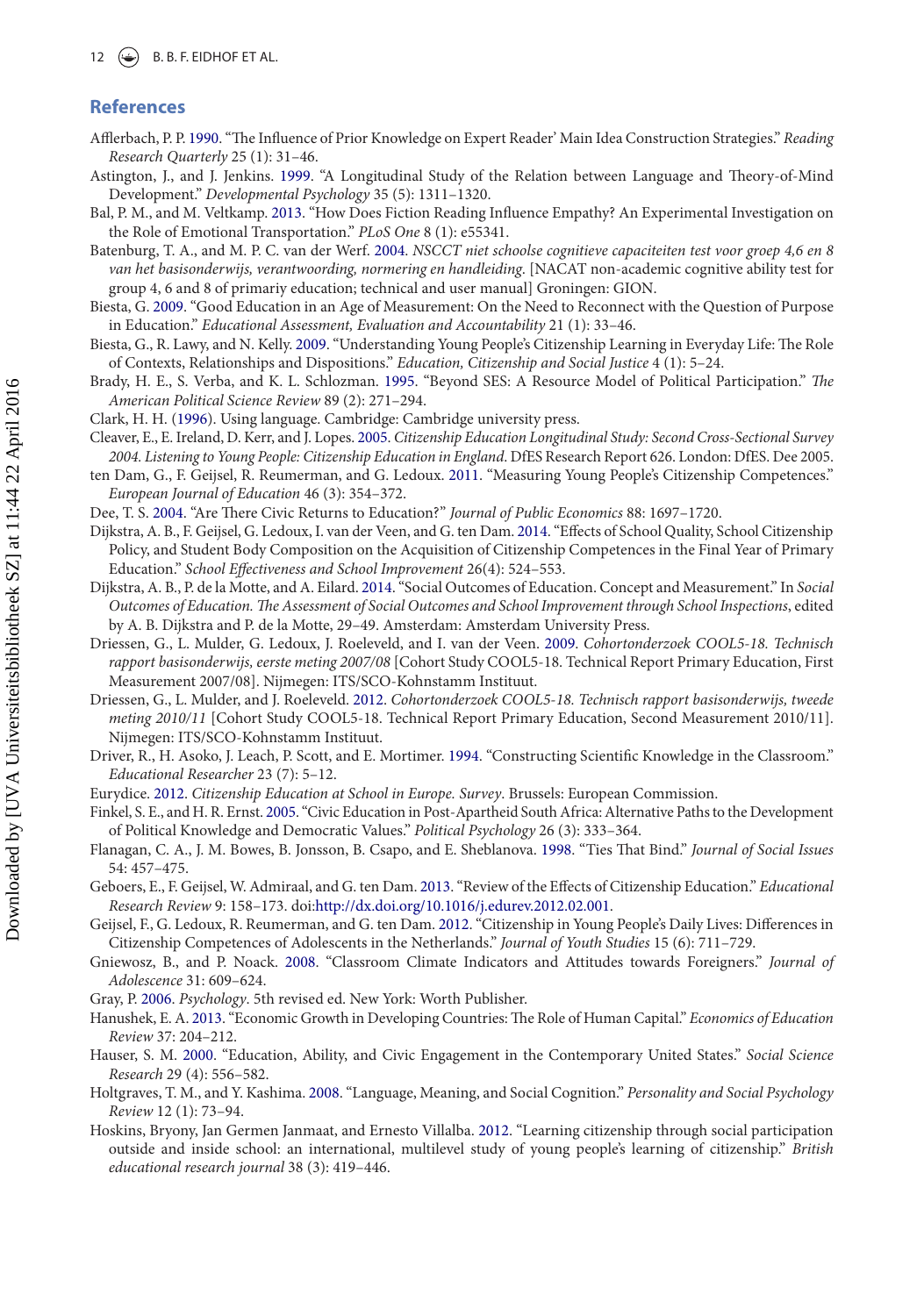- <span id="page-13-14"></span>Isac, M. M., R. Maslowski, B. Creemers, and G. Van der Werf. [2013](#page-3-6). "The Contribution of Schooling to Secondary-School Students' Citizenship Outcomes across Countries." *School Effectiveness and School Improvement: An International Journal of Research, Policy and Practice* 25 (1): 29–63.
- <span id="page-13-1"></span>Isac, M. M., R. Maslowski, and G. van der Werf. [2011.](#page-1-6) "Effective Civic Education: An Educational Effectiveness Model for Explaining Students' Civic Knowledge." *School Effectiveness and School Improvement* 22: 313–333.
- <span id="page-13-20"></span>Kashima, Y., O. Klein, and A. E. Clark. [2007.](#page-3-7) "Grounding: Sharing Information in Social Interaction." In: *Social Communication*, edited by Klaus Fiedler, 27–77. New York: Psychology Press.
- <span id="page-13-21"></span>Kidd, D. C., and E. Castano. [2013](#page-3-8). "Reading Literary Fiction Improves Theory of Mind." *Science* 342 (6156): 377–380.
- <span id="page-13-10"></span>Knight Abowitz, K., and J. Harnish. [2006](#page-2-7). "Contemporary Discourses of Citizenship." *Review of Educational Research* 76: 653–690.
- <span id="page-13-12"></span>Lawy, R., and G. Biesta. [2006.](#page-2-8) "Citizenship-as-practice: The Educational Implications of an Inclusive and Relational Understanding of Citizenship." *British Journal of Educational Studies* 54: 34–50.
- <span id="page-13-4"></span>Lee, C. D., and P. Smagorinsky. [2000](#page-1-7). *Vygotskian Perspectives on Literacy Research: Constructing Meaning through Collaborative Inquiry*. Cambridge: Cambridge University Press.
- <span id="page-13-17"></span>Lepore, E., and B. C. Smith. [2008.](#page-3-9) *The Oxford Handbook of Philosophy of Language*. Oxford: Oxford University Press.
- <span id="page-13-2"></span>Lopez, M. H., P. Levine, K. Dautrich, and D. Yalof. [2009.](#page-1-8) "Schools, Education Policy, and the Future of the First Amendment." *Political Communication* 26 (1): 84–101.
- <span id="page-13-23"></span>Milligan, K., J. W. Astington, and L. A. Dack. [2007](#page-9-4). "Language and Theory of Mind: Meta-Analysis of the Relation between Language Ability and False-Belief Understanding." *Child Development* 78 (2): 622–646.
- <span id="page-13-5"></span>NCCA (National Council for Curriculum and Assessment). [2010](#page-2-9). *Curriculum Overload in Primary Schools: An Overview of National and International Experiences*. Dublin: NCCA.
- <span id="page-13-8"></span>Nussbaum, M. C. [2012.](#page-2-10) *Not for Profit: Why Democracy Needs the Humanities*. Princeton, NJ: Princeton University Press.
- <span id="page-13-9"></span>OECD. [2010.](#page-2-11) *Improving Health and Social Cohesion through Education*. ISBN: 962010081E1. Paris: OECD.
- <span id="page-13-11"></span>Oser, F., and W. Veugelers. [2008](#page-2-12). *Getting Involved: Global Citizenship Development and Sources of Moral Values*. Rotterdam: Sense.
- <span id="page-13-7"></span>Osler, A., and H. Starkey. [2006.](#page-2-13) "Education for Democratic Citizenship: A Review of Research, Policy and Practice 1995–2005." *Research Papers in Education* 21 (4): 433–466.
- <span id="page-13-3"></span>Quintelier, E. [2010.](#page-1-9) "The Effect of Schools on Political Participation: A Multilevel Logistic Analysis." *Research Papers in Education* 25 (2): 137–154.
- <span id="page-13-26"></span>Sacerdote, B. [2014.](#page-10-1) "Experimental and Quasi-Experimental Analysis of Peer Effects: Two Steps Forward?" *Annual Review of Economics* 6 (1): 253–272.
- <span id="page-13-15"></span>Schuitema, J., W. Veugelers, G. Rijlaarsdam, and G. ten Dam. [2009.](#page-3-10) "Two Instructional Designs for Dialogic Citizenship Education: An Effect Study." *British Journal of Educational Psychology* 79 (3): 439–461.
- <span id="page-13-0"></span>Schulz, W., J. Ainley, J. Fraillon, D. Kerr, and B. Losito. [2010](#page-1-10). *Initial Findings from the IEA International Civic and Citizenship Education Study*. Amsterdam: IEA.
- <span id="page-13-13"></span>Smets, K., and A. Neundorf. [2014](#page-2-14). "The Hierarchies of Age-Period-Cohort Research: Political Context and the Development of Generational Turnout Patterns." *Electoral Studies* 33: 41–51.
- <span id="page-13-25"></span>Starkey, H. [2005](#page-10-2). "Language Teaching for Democratic Citizenship." In *Citizenship and Language Learning: International Perspectives*, edited by A. Osler and H. Starkey, 23–40. Staffordshire: Trentham Book Limited.
- <span id="page-13-27"></span>Sternberg, R. J., and K. Sternberg. [2009.](#page-10-3) *Cognitive Psychology*. 6th ed. Belmont, CA: Wadsworth, Cengage Learning.
- <span id="page-13-22"></span>Stocks, E. L., D. A. Lishner, and S. K. Decker. [2009](#page-3-11). "Altruism or Psychological Escape: Why Does Empathy Promote Prosocial Behavior?" *European Journal of Social Psychology* 39 (5): 649–665.
- <span id="page-13-24"></span>Taboada, A., and J. T. Guthrie. [2006](#page-9-5). "Contributions of Student Questioning and Prior Knowledge to Construction of Knowledge from Reading Information Text." *Journal of Literacy Research* 38 (1): 1–35.
- <span id="page-13-6"></span>The National Task Force on Civic Learning and Democratic Engagement. [2012.](#page-2-15) *A Crucible Moment: College Learning and Democracy's Future*. Washington, DC: Association of American Colleges and Universities.

<span id="page-13-18"></span>Taylor, C. [1985.](#page-3-12) *Philosophical Papers: Volume 1, Human Agency and Language*. Cambridge: Cambridge University Press.

- <span id="page-13-28"></span>Torney-Purta, J. [2002.](#page-10-4) "Patterns in the Civic Knowledge, Engagement, and Attitudes of European Adolescents: The IEA Civic Education Study." *European Journal of Education* 37: 129–141.
- <span id="page-13-16"></span>Torney-Purta, J. [2004.](#page-3-13) "Adolescents' Political Socialization in Changing Contexts: An International Study in the Spirit of Nevitt Sanford." *Political Psychology* 25: 465–478.
- <span id="page-13-19"></span>Wertsch, J. V. [2000.](#page-3-14) "Vygotsky's Two Minds on the Nature of Meaning." In *Vygotskian Perspectives on Literacy Research: Constructing Meaning through Collaborative Inquiry*, edited by C. D. Lee and P. Smagorinsky, 19–30. Cambridge: Cambridge University Press.